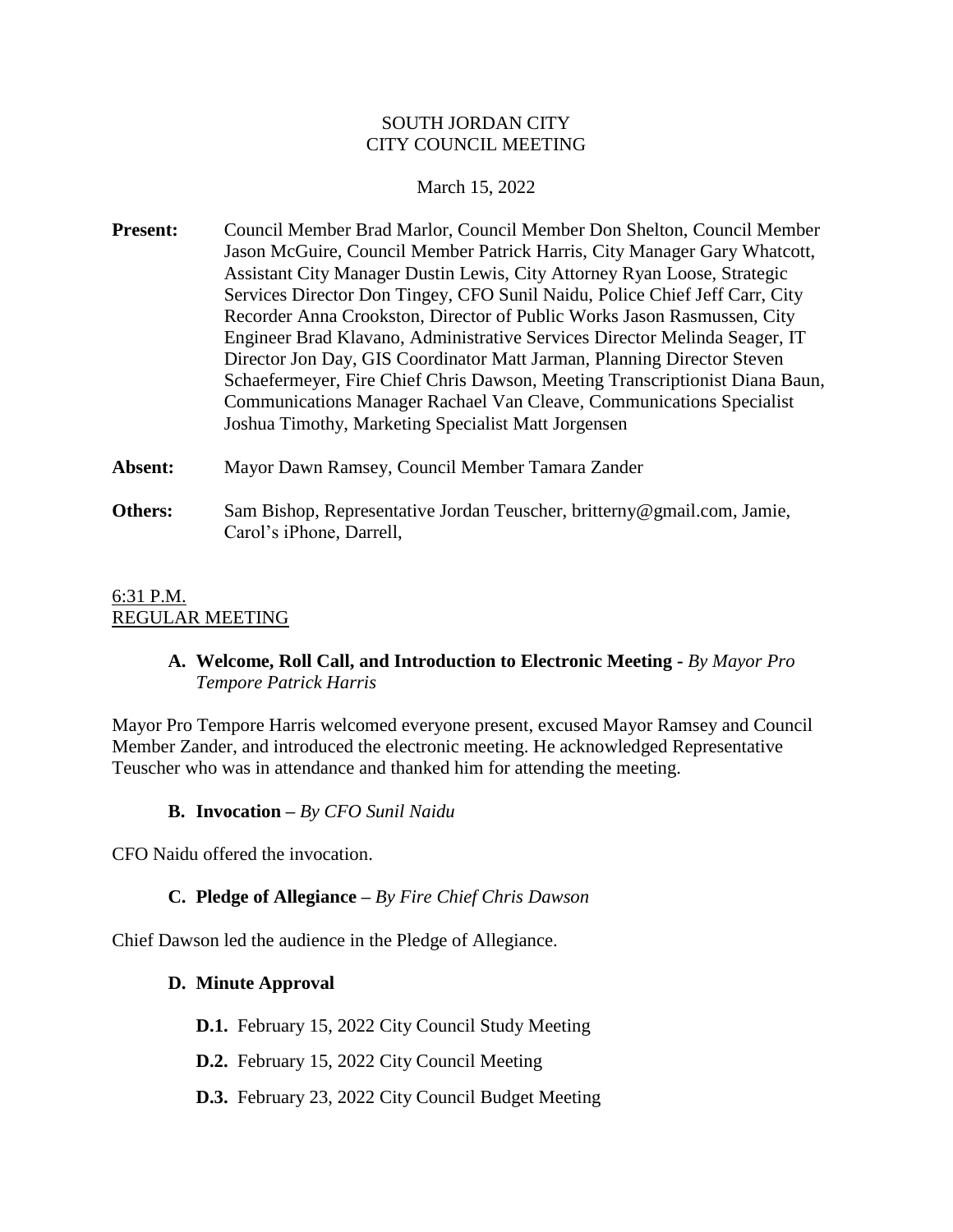**Council Member Shelton motioned to approve the February 15, 2022 City Council Study Meeting minutes as printed, the February 15, 2022 City Council Meeting minutes as printed, and the February 23, 2022 City Council Budget Meeting minutes as printed. Council Member Marlor seconded the motion; the vote was unanimous in favor, Council Member Zander was absent from the vote.**

# **E. Mayor and Council Reports**

Council Member McGuire has met with the Arts Council, where they were able to secure the rights to the next production, which will be The Music Man. They are also working with the Parks and Recreation Department on some additional murals in the city.

Council Member Marlor had an Architectural Review Committee meeting on March 9, it was fairly brief and mainly about some home designs in a subdivision. Later that evening we also had the budget session meeting where a lot of progress was made.

Council Member Shelton met with the Larry H. Miller group out at Daybreak, talking about their urban center. There were a few Western Growth Coalition legislative updates, a couple of Legislative Policy Committee meetings that he attended, a Senior Advisory Committee meeting, a SR-111 environmental study kickoff that he attended via Zoom, as well as a Jordan River Commission meeting and an Association of Municipal Councils meeting.

Mayor Pro Tempore noted that while Mayor Ramsey is absent, she is still working on behalf of our city and he thanked her for all she is doing.

# **F. Public Comment**

Mayor Pro Tempore Harris opened up the public comment portion of the meeting. There were no comments and the hearing was closed.

# **G. Presentation Item**

# **G.1.** New website preview *(By Communications Manager Rachael Van Cleave)*

Manager Van Cleave discussed the new look and features of the city website, including its new and improved ADA compliance and ease of use. Everything is easy and quick to update or make changes to, and staff can contact either herself, Matt Jorgensen or Joshua Timothy with those changes or updates. She went through a few of the pages on the site for everyone to see how things looked and encouraged everyone to visit the page and look around.

Marketing Specialist Matt Jorgensen discussed our new branded pages, like the Fire Department and Police Department pages, which are branded with the department's specific colors, badge/logo, and pictures. It's very similar to the layout of the regular website with the mega menus on top and a search function key; the search function key is also integrated into the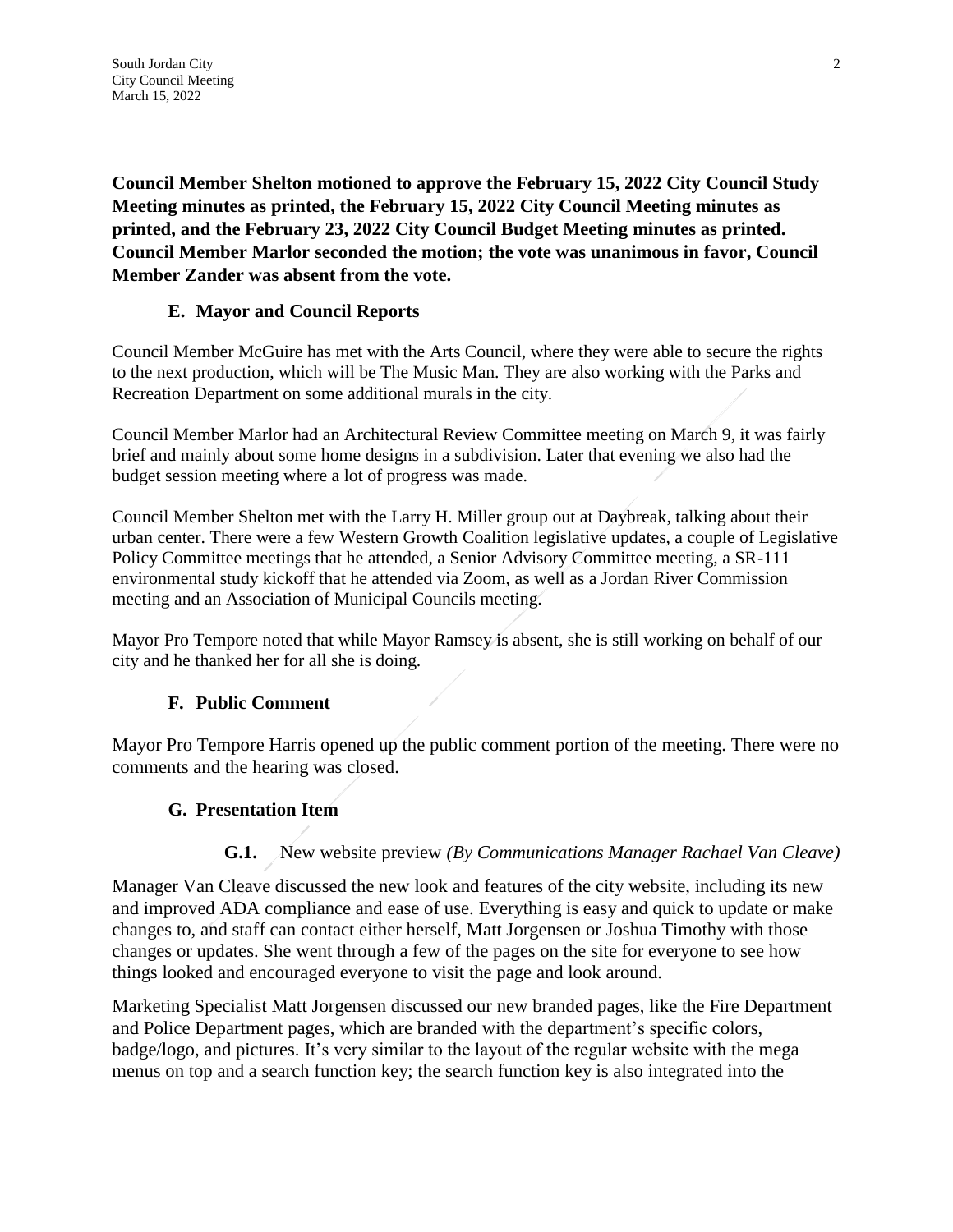regular website, so it will search the entire website. There is also a "return to home" button over by the search bar to take visitors back to the city homepage.

Mayor Pro Tempore Harris asked if hovering over the department badge gives you a link like the city's homepage icon.

Mr. Jorgensen said you'll get the hand that shows a link.

Mayor Pro Tempore Harris said the homepage button lights up when you hover over it to make it obvious it's a link, he asked if there is any way that could be done with the department badges as well.

Manager Van Cleave said the difference on this branded page is that the badge is a particular graphic of the badge, it is not an animation; whereas the homepage button is an animation. They could look at potentially highlighting it, however they have not done that yet as that it is site standard to have the logo go back to the homepage of a particular thing.

Mr. Jorgensen said that just like the regular page, they have the quick links for the fire department on their page including buttons for things like recruitment; these branded pages will help with a unique look for each department to help with recruitment. As they move forward, they will build some nice recruitment pages for both police and fire, which will allow residents to access those sections quick and easy. Branded pages also have a news section, similar to the homepage, with the option of adding a calendar in the future; currently, they have chosen to put their Facebook feed in that spot. They can also include other articles from the city to cross promote articles across pages. There is a branded footer with the quick links and helpful navigation links. This gives a unique brand and feel, but branded to the specific department. He then moved to the police department page and showed how that page worked. He then went to the Mulligan's section, a branded page as well, which is showing off the property to entice people to visit. They have been working with Mulligans on online booking for golf times, and there is a link to do that now which sends the visitor to a third party site to book those times. Just like the other branded pages, they can cross promote the city news feed and promote city information to help brand the city and Mulligans together.

Communications Specialist Joshua Timothy discussed and demonstrated the mobile view of the new website. Around 60% of residents use their mobile phones to access the website, so it was important to have a website that can be accessed anywhere. In the mobile view, you still have the same look and feel as the desktop version, with images at the top and easy to access buttons. As you scroll down, the news feed reformats itself so visitors can scan and see what's going on in the city; residents can also click on the upcoming events to find out all the specific event info easily. He encouraged everyone to take some time to browse the website from their mobile devices and experience the new format.

Manager Van Cleave said they are very happy with how this turned out, it took a long time and they worked with all the departments to find out what they needed and wanted on their website pages. She addressed the "report a problem" button that takes you to a form, similar to what was on the old site, but this is a direct way to engage with residents and report street and other issues, including issues with the website.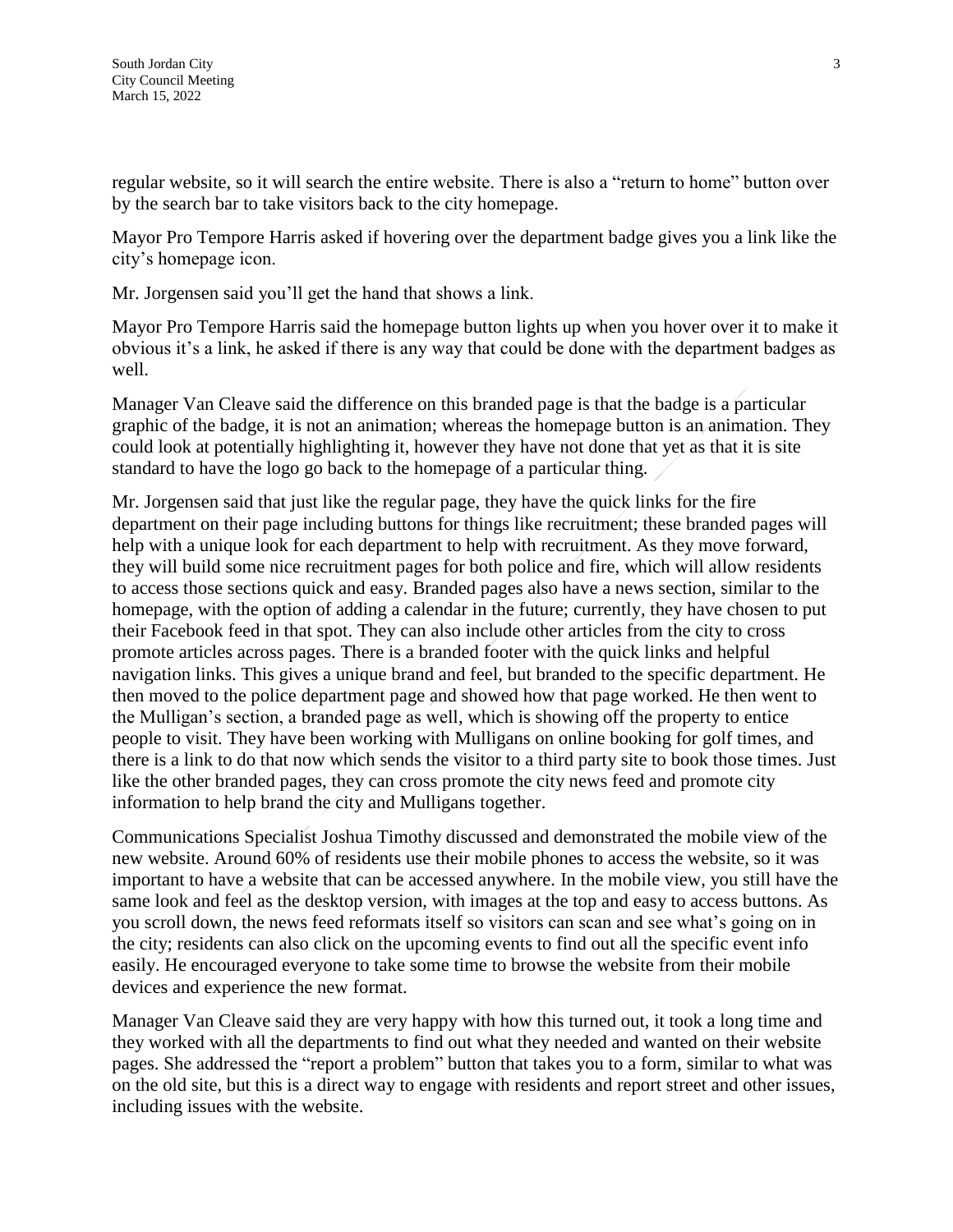Council Member McGuire was looking at the Arts Council page, but he doesn't see anything about the production for The Music Man; he asked to have that added to the events feed. He thinks the new format is more user friendly and really likes the new look.

Mr. Jorgensen noted that on the internal pages, based on the directory it will bring up a site menu on the side to give additional options for navigation. They also have the key clickable icons on the bottom, and they can be used on any page.

Mr. Timothy said some of the internal pages will also have a right hand menu to see who the director is over the department with an address and contact phone number.

Manager Van Cleave said the goal was to make everything as easy as possible for our residents.

Council Member McGuire asked about residents applying to volunteer on a committee, is it an online form they can fill out, or do they still have to download a PDF to print and send to the city.

Manager Van Cleave said it is still a PDF, however they are working on that. She also mentioned that under the "I Want To…" section, it shows the committees and boards, as well as who to get in contact with to speak directly with the staff member working on the particular committee.

Council Member Marlor said the website is wonderful.

Council Member Shelton said he hasn't personally tried it, but it looks terrific. On his way to the meeting, he got a call from a resident telling him how much they love the new website.

Council Member McGuire asked how residents would access agendas for the meetings in the future.

Manager Van Cleave said that is now being handled through Municode and we have centralized everything, starting from the City Council page. When visiting the City Council page, the very first thing they see is the picture of the mayor and council, then just under that they have "next meeting information" and "agenda and supporting documents;" those links take you to the Municode window. They also have the audio files available, along with an archive; over time, that archive will go away because it will all be done through Municode.

Mayor Pro Tempore Harris said he got on earlier and looked around, especially around the City Council page; he found it to be very easy and quick to get where he needed to be. He can tell this took a lot of time and effort to get here, and he said the council fully recognizes the efforts made to get it here and make it look this wonderful.

Mr. Timothy said this did launch today, so he asked anyone who finds any issues to use the "report a problem" form or send an email to let them know.

#### **H. Action Item**

**H.1. Resolution R2022-17**, Denouncing Russia's unjustified invasion of Ukraine. Calling upon the Russian Federation to cease fire and vacate the sovereign territory of Ukraine and urge the United States Federal Government to take action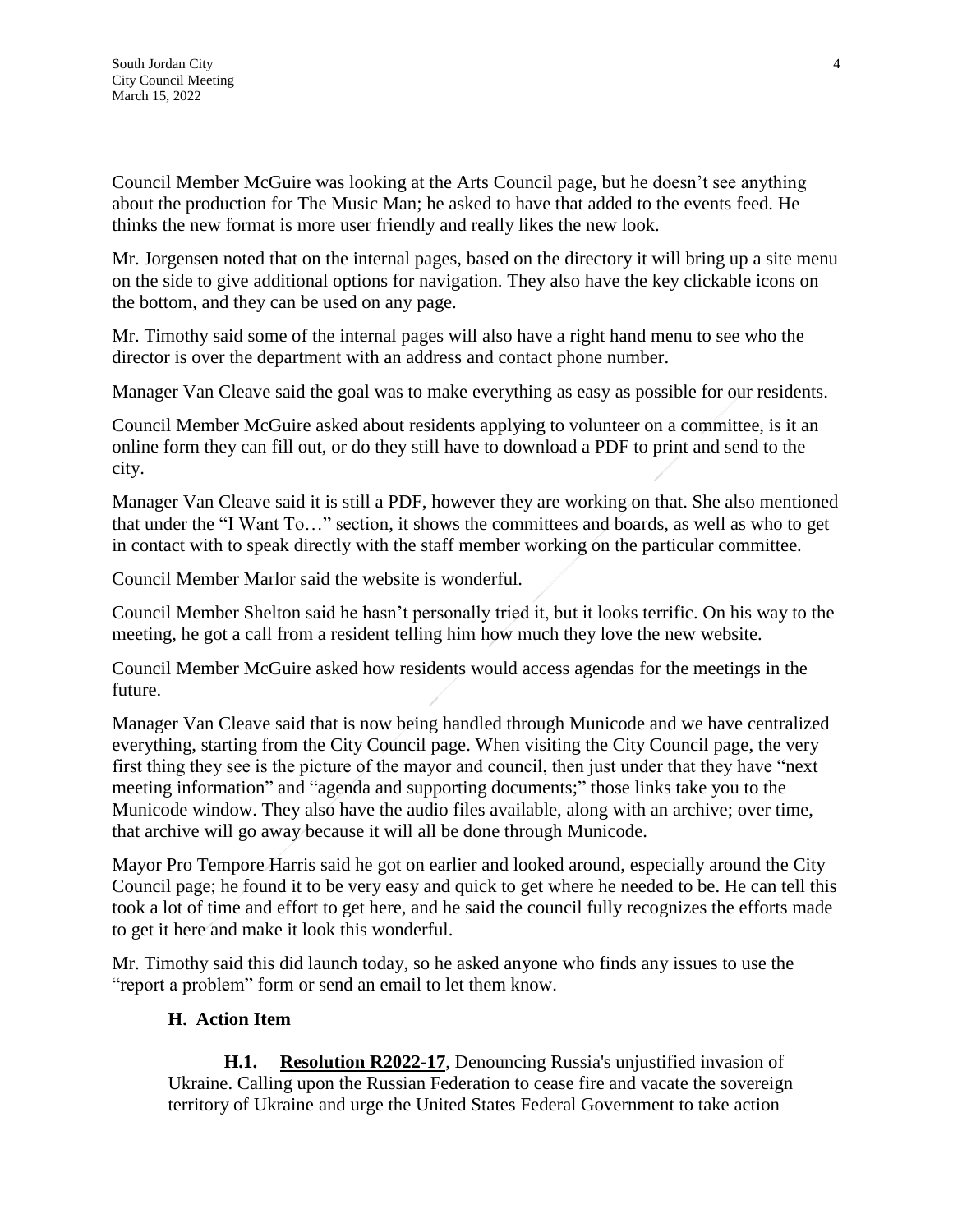against the Russian Federation and restore peace in Europe. *(By Council Member Don Shelton)*

Representative Jordan Teuscher thanked the council for this invitation. He represents District 42 and is currently running for District 44 as they've just redistricted, but is a lifelong resident of South Jordan and grateful to be here. His wife is from Ukraine, her family still lives there. They still have family and friends there, and he served an LDS mission in Ukraine which is where he started learning Ukrainian; in his undergrad he focused on Eastern European politics. In law school, his capstone project was on Eastern European law and he practiced law in Eastern Europe for about three years before taking his current job. Ukraine obviously has a special spot in his heart and he has been able to study it for a long time and knows some of the history. Every Ukrainian knows about the famous Ukrainian poet, Taras Shevchenko. He was born early in the 19<sup>th</sup> century, his parents and grandparents had fought as Cossacks years before that and fought for Ukrainians' freedom. He was born as a slave to Russia as a child and was sold off to a family where he ended up living for a very long time, even though he was a very talented artist, writer and poet. At the age of 34, a group of artists actually bought his freedom and he was finally able to share his work with the rest of the world; he dedicated his talents and ability to Ukraine and what had happened, so he has some really rich poetry about that time. One of those poems really stands out to him as he has read it a few times; his wife has said it's not his best poem or the prettiest, but it's one that's important. After receiving his freedom, his poetry really ruffled some feathers with the people in charge at the time. He had long periods while he was in exile and actually died in exile. During Soviet times, his poetry was banned; they didn't allow for Ukrainians to read the poetry. That being said, Ukrainian parents in their own homes would teach the children these poems from Shevchenko because it meant so much to them and taught them about their past, and really what their future is. Shevchenko wrote:

> "Dear God, calamity again. It was so peaceful, so serene, we but begin to break the chains that bind our folk in slavery when, halt, again the people's blood is streaming. Like rapturous dogs about a bone, the royal thugs are at each other's throat again."

Representative Teuscher said what he loves about this is that it shows this isn't new to Ukraine, the idea of Russian aggression or action that leads to Ukrainian blood spilling; it has really been the history of Ukraine throughout the very beginning of its time, starting back in the  $10<sup>th</sup>$  century where Kievan Rus began as an empire. The ongoing fighting in that area is similar to a lot of Europe, but Ukraine itself and its people for a very long time never had a state. They were parts of different empires, whether it was the Russian Empire more on the eastern part of what is now Ukraine, or part of the Polish Empire, Austrian/Hungarian Empire, or the Romanian Empire coming from the south up. It wasn't until 1991, at the fall of the Soviet Union, that Ukraine really had its first independent state. Even then, though it was independent in a sense, meaning there wasn't another country they were servient to, the people themselves weren't necessarily free. They had the leaders there during the Soviet times who just took off their Soviet hat and put on their democratic hat; however, it was the same people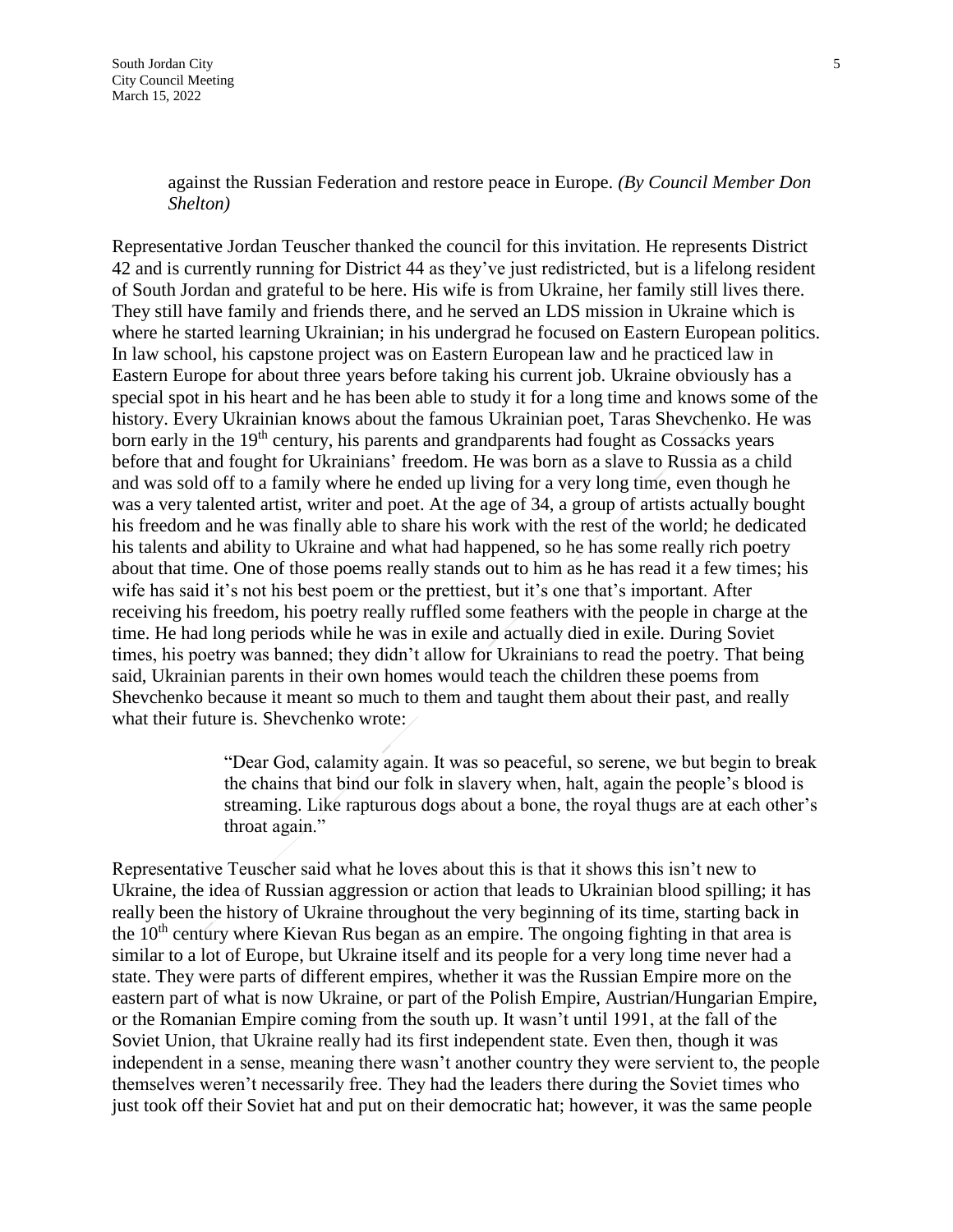in power. It took a really long time for the people to be able to move through that and really tough economic times in the 1990s, going into 2000, to really get to a place where they could start adding some economic development and life into their economy. In 2004, Ukraine held what most people would say was the first free election in Ukraine; there was no incumbent that had been in power since Soviet times, someone fresh. It was a battle of ideas, there was a prowest candidate in Viktor Yushchenko and a pro-east candidate in Viktor Yanukovich, and the question on the ballot was really "where does Ukraine want to be?" Do they want to align themselves with the west, or the east. As they went through that election year, for about 18 months beforehand, the number of people at the crowds for the pro-west candidates was greater than the east. Everyone could see exit polling seemed to show that yes, Ukraine was going to vote for the pro-west candidate. When the election results came out, the government had said that it was a close race, but the pro-east candidate had won. Every Ukrainian in their heart knew that it probably wasn't fair, that it wasn't accurate. In 2004, we saw people actually being able to exercise their freedom of speech. They came out to their city centers and they started protesting, saying this isn't fair, we are a democracy and we should have the person we elect in place. Every city throughout Ukraine, a country of over 40 million people, started protesting and eventually they said "come to Kiev." People started going by the busloads to Kiev, until there were over a million people standing day and night in the center, Independence Square in Kiev, demanding their freedom. After a two week period in the middle of winter, when they demanded every day that they want their freedom and democratically elected leader to actually be the leader of the country, the supreme court of Ukraine agreed with the people. They found there were fraudulent results in the election and they held a new election; Viktor Yushchenko, the pro-west candidate, was eventually elected. This protest and showing of the Ukrainian people was called the Orange Revolution because of the color of that candidate; everyone would wear orange to show solidarity with that candidate, but it was a peaceful revolution in a sense. People came, they worked through the government process, found there was a problem and fixed it. That all seemed to work for a while, but change wasn't easy for Ukraine; they wanted NATO membership, they wanted EU membership and they worked towards that. In 2010 they had another presidential election and Yushchenko lost, the pro-east candidate actually won in a close election. He took over after a while but they still were making moves towards the west. It wasn't until 2013-2014 that Viktor Yanukovich came forward and said they were going to align with Russia, and there was some concern. People started protesting, especially students, who came out and said this wasn't what they wanted. After a while, the president of Ukraine at the time didn't like the protests and was afraid it might spark into something bigger like they saw in 2004, so he asked the military to start firing on the protestors to get them out of the street. That sparked a lot of people to come out and they had what was called the "Euromaidan," where they fought again for their freedoms. At that point, they got so many people to come and protest that it wasn't as peaceful as what they had seen in the Orange Revolution, but they eventually stormed the presidential palace and were able to push the president into exile in Russia, installing a new president of Ukraine. He believes that was the trigger that Vladimir Putin saw that showed he couldn't keep Ukraine under his thumb anymore. The people were standing up and starting to make changes, so you saw in that very next year aggression from Russia with the annexation of Crimea and the taking of their Black Sea fleet, taking over everything Ukraine had there. Following that, we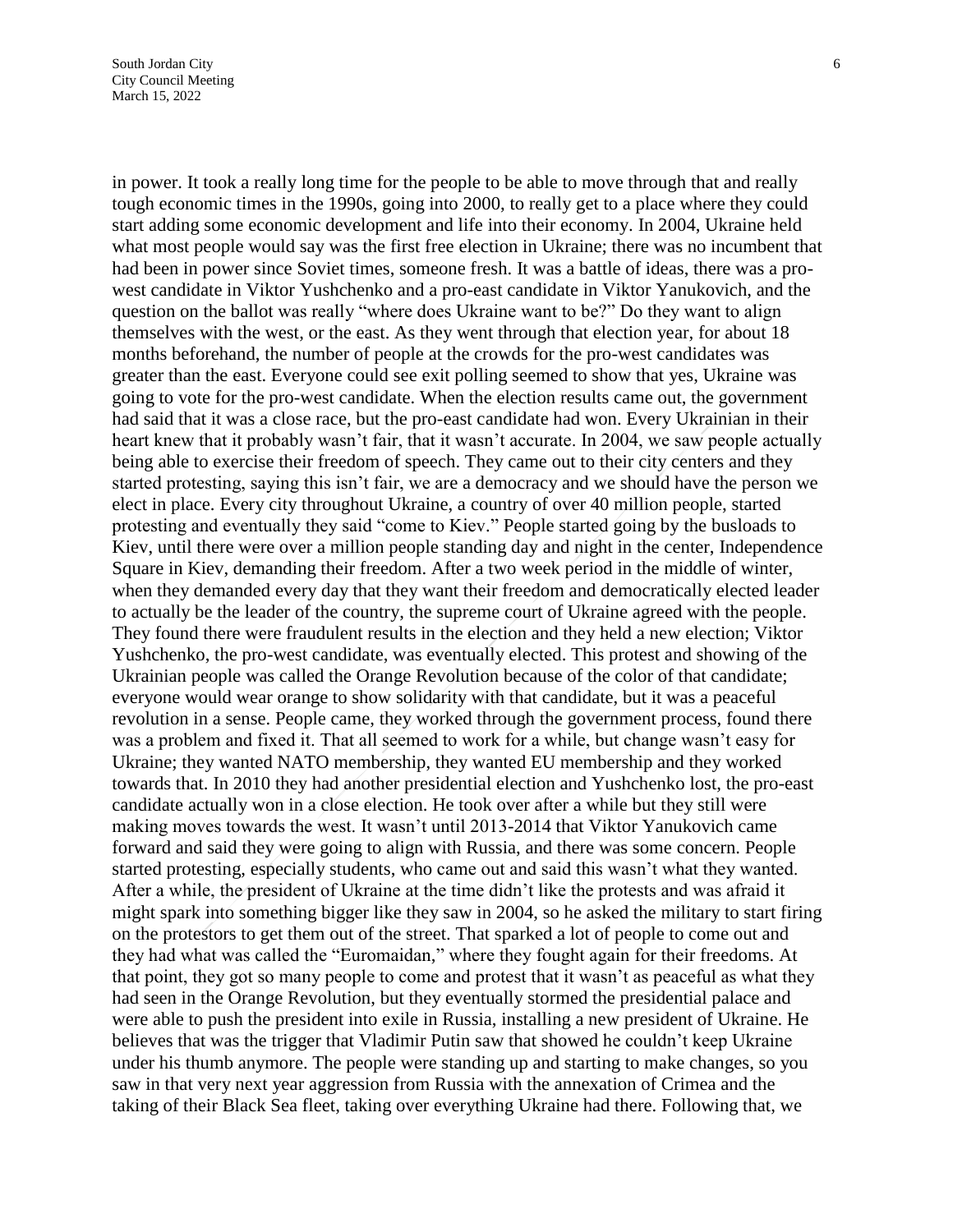saw the aggression that happened in Donetsk on the far east side that was very much contained but there were Russian separatists coming in and fighting, trying to stir up a lot of issues there. He thinks Putin miscalculated at that point because there was this idea that once you start these areas like Crimea and Donetsk to be under Russian control and fighting, wanting to align with Russia, that the rest of eastern Ukraine would just fall into place. Kharkiv is a university town with around 10 different universities, a very big city, and Putin assumed they would just want to align themselves with Russia since many of them already spoke Russian. However, the exact opposite happened, and when Crimea was taken over and the fighting started happening in Donetsk, the students came out in protest against Russia. They said that even though their parents might have been Russian, and they might speak Russian at home, they are Ukrainian; they grew up in Ukraine, went to Ukrainian schools, they cared about this country and wanted to fight for it. They toppled over any of the Lenin statues that were up in eastern Ukraine. He thinks that was a catalyst where Putin had to rethink his strategy there. He didn't want Ukraine to be a part of NATO or the EU, but even more, it's a pride issue, coming down to Ukraine always being known as "the little Russia." There is a real sentiment among many Russian people wondering why Ukraine thinks they can go off and do something different from them; they are no better and shouldn't be able to do that. Now Russia feels like they need to have that control over Ukraine, that it strikes at the heart of Russian Nationalism to have a free and independent Ukraine; especially one that is aligned with Western Europe. There are some perceptions out there that maybe Ukraine might be somewhat at fault for this, or that there is a large majority of Ukrainians that really want to align with Russia, and he declared that is not the case. In the early 1990s you might have been able to make a case that there was a really divided Ukraine, that the eastern Ukraine might have been more united with the Russians, while the western side of Ukraine was more united with Europe; that has changed in the last 20-30 years. Since 2014 there is a very strong sense of Ukrainian nationalism, and very few people who want to align themselves with Russia. Also, he appreciates the role the United States has played, kind of the leadership role, and to be able to punish Russia for what is happening and to try and take actions to try and help. We have seen this type of support all over the world. There is certainly more that can be done, Ukrainians need our help. The fight in Ukraine isn't just a civil war of what's going to happen in Ukraine, it's really an assault against democracy and an assault against all of us and humanity. He asked for continued support for Ukraine, more than what we're doing right now. He strongly believes if we don't take the necessary steps now, this is not going to stop at Ukraine and continue to move forward. His mother in law and sister in law were able to escape to Poland, they have been there for the last week. There are almost 3 million refugees leaving Ukraine right now and it's a huge crisis in Europe. He met with the Romanian ambassador to the US today and he will be talking about this issue, they have accepted more than 400,000 refugees into their country, but they don't know how to integrate that large of a population. He would assume that, just as in the past, if that comes we will step up as a state and accept these refugees here, and integrate them into our great community. He thanked the council for the opportunity to speak, the resolution being brought forward, and the support of Ukraine.

Mayor Pro Tempore Harris noted that as a council, this is a first, discussing geopolitical issues. It is such a significant issue here, and it does touch all of us. For Representative Teuscher to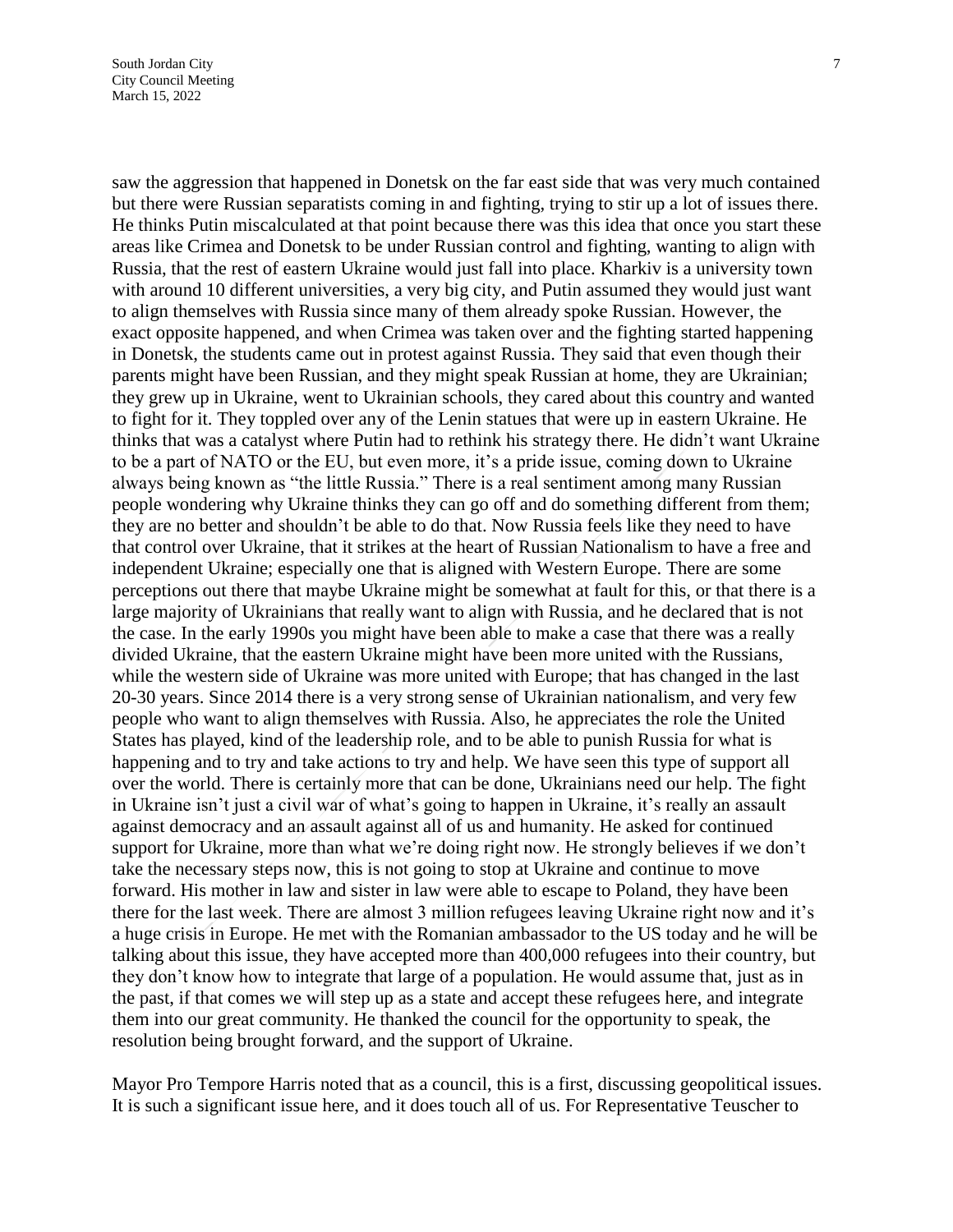come and explain some of the history was very helpful. Council Member Shelton brought it up a few weeks ago that they should put a resolution together denouncing Russia's invasion of Ukraine, and Mayor Pro Tempore Harris feels it was the right decision.

Council Member Shelton has been inundated with news about what is happening in and around Ukraine, and he came to the last budget meeting feeling weighed down by all of it. That made him wonder what he could do as an individual to help a problem so far away, yet so important, as this really is an assault on Democracy; not just in Ukraine, but on Democracy as an idea across the world. As stated, they as a council have always focused on staying in their lane; they have made an effort to not get caught up in political issues outside of our city, and it has served them well in the past. He was hesitant to bring up the idea of this resolution, but after some thought he really felt a resolution would be appropriate; the mayor really liked the idea, and it was brought up at the budget session. City staff agreed to do some research and create the resolution being presented tonight, which Council Member Shelton then proceeded to read out loud. He felt the resolution was well written and he congratulated our staff on the wonderful job. He also mentioned there are legitimate ways to contribute and help the humanitarian efforts, and he encouraged everyone to help where and how they can.

Manager Whatcott believes we have learned a lot from what the state provided, and their resolution as well.

Mayor Pro Tempore Harris said this is well aligned with what the legislature and governor are doing as well. This isn't done very often here, but they wanted to show their support as the city council.

**Council Member Shelton motioned to approve Resolution R2022-17, denouncing Russia's unjustified invasion of Ukraine. Council Member McGuire seconded the motion. Roll Call Vote was 4-0, unanimous in favor; Council Member Zander was absent from the vote.**

**Council Member McGuire motioned to recess the City Council Meeting and move to the Redevelopment Agency Meeting. Council Member Marlor seconded the motion; vote was unanimous in favor. Council Member Zander was absent from the vote.**

# *RECESS CITY COUNCIL MEETING AND MOVE TO REDEVELOPMENT AGENCY MEETING*

# **I. Public Hearing Items**

**I.1. Resolution RDA 2022-02**, Daybreak CRA Draft Plan and Budget approval. RCV *By Director of City Commerce Brian Preece)*

Mayor Pro Tempore Harris noted that they are going to amend the agenda to move this item to the April 5, 2022 City Council meeting. Just in case anyone still came to speak on this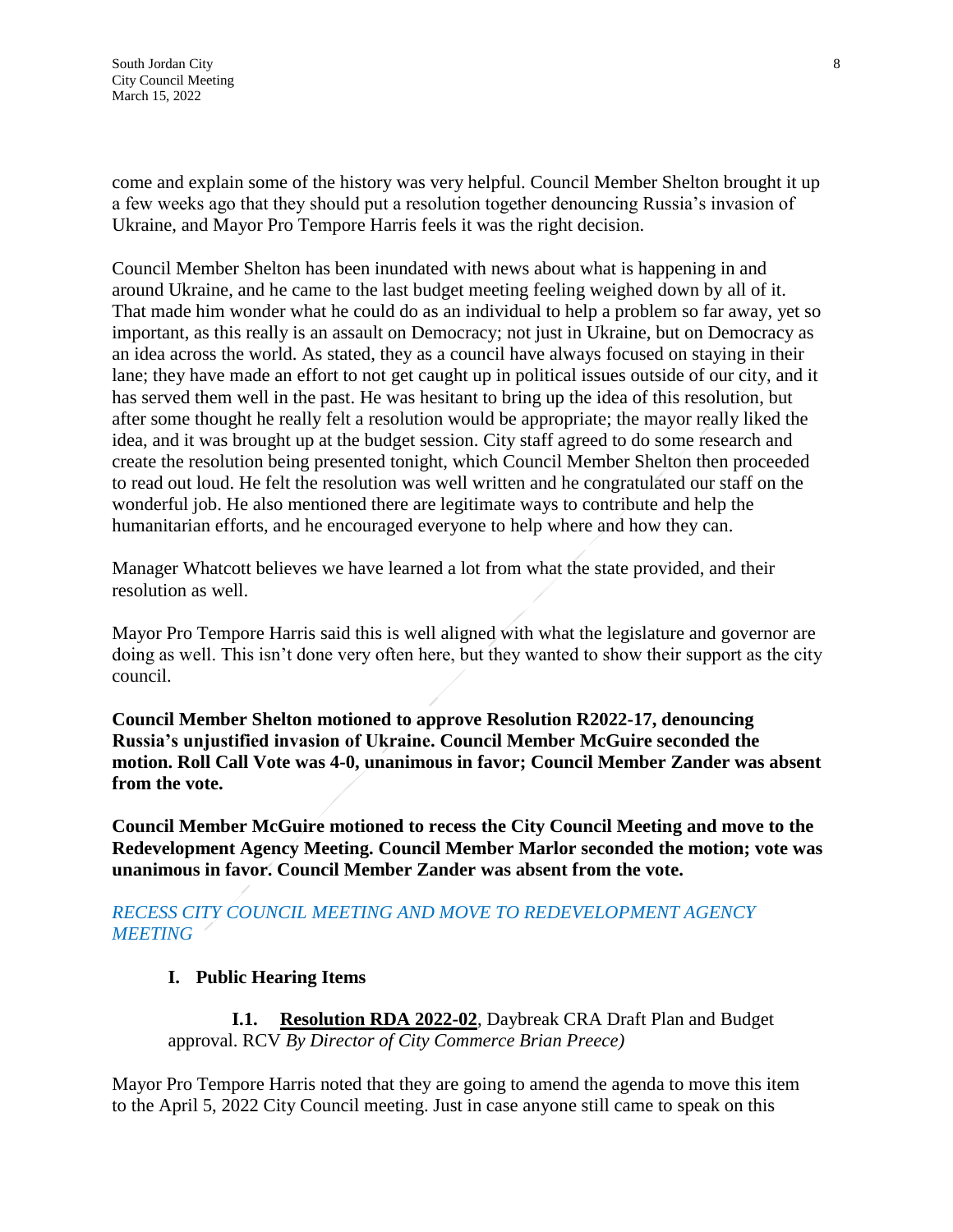item, he opened the hearing to public comment. There were no comments and the public hearing was closed.

**Council Member Marlor motioned to amend the agenda and move this public hearing to the April 5, 2022 City Council meeting. Council Member Shelton seconded the motion; vote was unanimous in favor. Council Member Zander was absent from the vote.**

ACM Lewis said the item above has been noticed for the public hearing on April 5, 2022.

**Council Member Shelton Motioned to adjourn the Redevelopment Agency meeting and return to the City Council meeting. Council Member McGuire seconded the motion; vote was unanimous in favor. Council Member Zander was absent from the vote.**

#### *ADJOURN REDEVELOPMENT AGENCY MEETING AND RETURN TO CITY COUNCIL MEETING*

# **J. Staff Reports and Calendaring Items**

Manager Whatcott thanked Ms. Van Cleave and her team for their work on the new website, that was a huge job and they did an amazing job. Administrative Services Director Spencer Kyle has left the city, so Manager Whatcott went through the changes that have been made in the wake of that. They have created a new office under the Office of the City Manager, which will be Strategic Planning and Budget. Director of Strategic Services Don Tingey has been working in Strategic Planning for a number of years now and they have been working on priority based budgeting. Now they will try and get a lot deeper into the priority based budgeting, where they have asked Katie Olsen and Abby Patagonai to join this new department. They will start developing more forward looking motions with all the department heads, this allows them to go deeper into creating performance measures and making sure we measure our successes and/or failures. Additionally, Recreation has grown so much that we created a new Department of Recreation, as a standalone department; Janell Payne will be the director of that department, and the new business manager at Mulligans will be her assistant director. Mulligans has been moved under Recreation to create a more cohesive group. Director of Government Affairs Melinda Seager has been brought from the Legal Department back to this side. She came from this department before and brought a lot of good management and leadership experience to that position; they felt she could really help that department grow. There have been a few adjustments, but she will now be over facilities, the justice court, risk management, information technology and communications and marketing for the city. Emergency/Safety Manager Aaron Sainsbury used to be in that department; he has been moved back under Chief Dawson and the fire department. Executive Assistant Melanie Edwards is now called the Assistant to the City Manager, taking on a lot of the duties Katie Olsen had and some of Mr. Tingey's duties he was doing before. She will be over the call center in the office as well, and doing a lot of